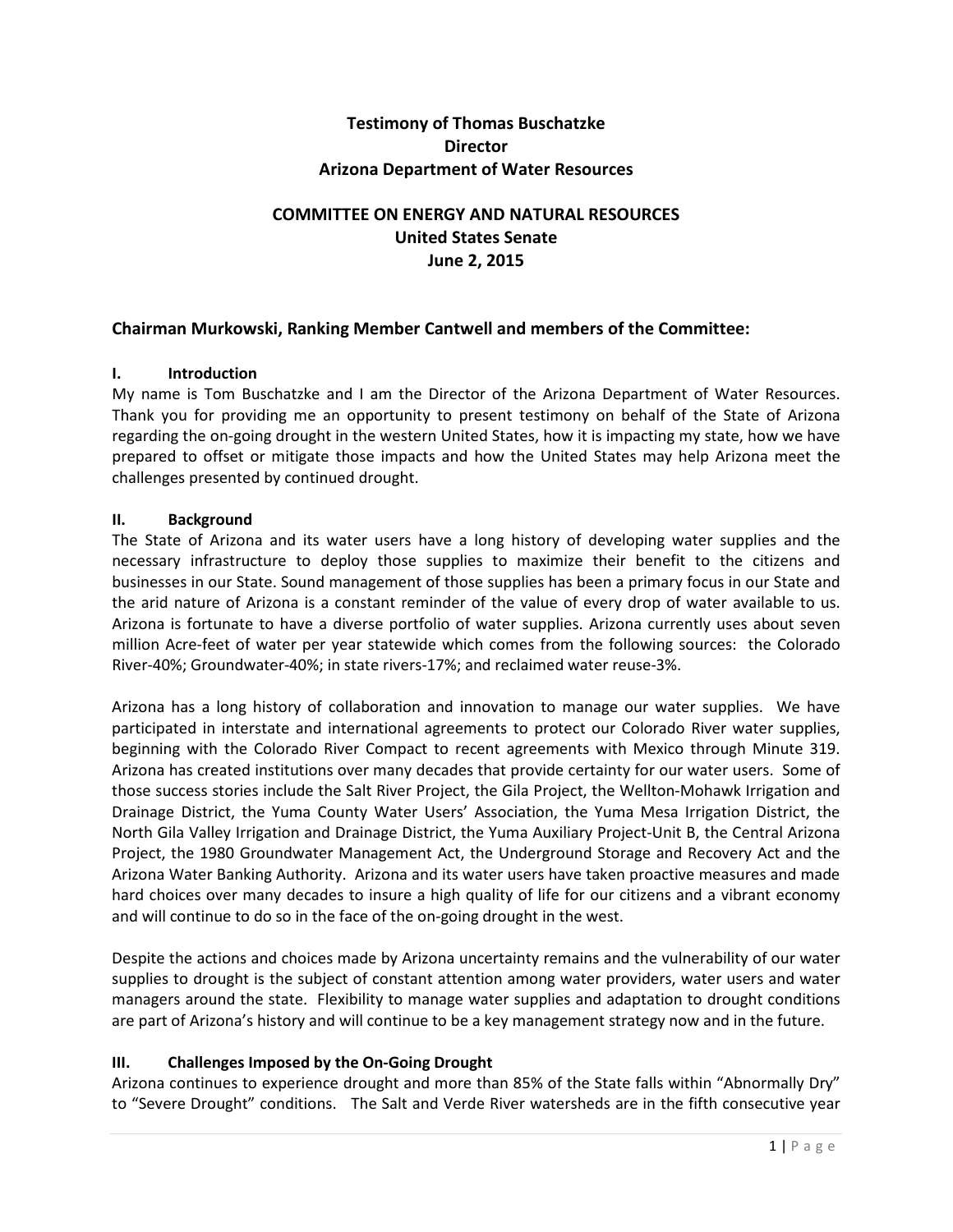of drought which has reduced the surface water supplies that are used in the Phoenix metropolitan area by municipal water providers and agriculture. That has resulted in an increase in groundwater pumping to backfill the reduction in those surface water supplies. The Salt and Verde River watersheds are also at increased risk to wildfires, as is the Gila River watershed, the other main source of Arizona's in-state river supplies. Allocations of surface water from the Gila River have also been reduced as a result of the drought. To address drought conditions and the impact on our water supplies and water users the Governor's Drought Interagency Coordinating Group has recommended that a Drought Declaration be adopted by Governor Ducey. That Declaration will allow aid to flow to farmers and ranchers from the United States Department of Agriculture for loss of production and it also raises public awareness regarding drought conditions affecting the State.

The west-wide drought presents some unique challenges for all Colorado River users and the State of Arizona. The Colorado River watershed is entering its 16<sup>th</sup> year of below average runoff due to drought. Arizona stands to lose 320,000 Acre-feet of its 2.8 Million Acre-feet Colorado River allocation when a Tier 1 shortage is triggered by Secretarial order pursuant to the 2007 Colorado River Interim Guidelines for Lower Basin Shortages and Coordinated Operations of Lake Mead. Under the Interim Guidelines a projection of the elevation of Lake Mead is made in mid-August for the first day of the next calendar year. If that projection shows Lake Mead falling below elevation 1,075 feet then a Tier 1 shortage is put into place starting on January [1](#page-1-0) of that year. Today, Lake Mead is at elevation 1,076<sup>1</sup> feet. The probability of a shortage declaration in the Lower Basin of the Colorado River has been steadily increasing over the past few years. The probability of a shortage in calendar year 2016 is 33% and that increases to 75  $\frac{1}{2}$  $\frac{1}{2}$  $\frac{1}{2}$  for 2017. It is important to note that a Tier 1 shortage triggers reductions for Arizona, Nevada and the Republic of Mexico but not for California. Arizona shoulders the brunt of the shortage among the three states and Mexico, about 84% of the total.

Deeper shortages will occur if Lake Mead's elevation continues to decline. Between elevation 1,050 feet and 1,025 feet a Tier 2 shortage results in Arizona suffering a reduction of 400,000 Acre-feet and at elevation 1,025 feet Arizona loses 480,000 Acre-feet, a Tier 3 shortage. The probabilities of Tier 2 and 3 occurring have also been increasing as the drought continues. If Lake Mead's elevation continues to drop and falls below elevation 1,025 feet, the volume of shortage to Arizona is unknown at this time. This uncertainty creates a difficult task for Arizona: how to plan for a shortage that is unquantified but will undoubtedly be greater than 480,000 Acre-feet. As Lake Mead approaches elevation 1,000 feet, the near-term limit for diversions by Las Vegas, or continues to decline to dead pool at elevation 895 feet draconian shortages are likely to occur.

Low reservoir conditions in the Colorado River system impact not only water users, but directly impact the production of hydroelectric power from major dams on the River. For example, if Lake Mead falls below elevation 1,000 feet, the hydropower production from Hoover Dam will be cut in half. Glen Canyon Dam hydropower production is eliminated if Lake Powell falls below elevation 3,490 feet, and United States Bureau of Reclamation has indicated that impacts to power production could occur at elevation 3,525 feet.

Lake Mead's falling elevations are not tied strictly to reductions in flow of the Colorado River due to drought. A "structural deficit" in the water supplies available from Lake Mead to California, Nevada,

<span id="page-1-1"></span><span id="page-1-0"></span><sup>&</sup>lt;sup>1</sup> Based on USBR Lower Colorado River Region's weekly Colorado River water supply report for May 18, 2015.<br><sup>2</sup> Based on USBR Lower Colorado River Region's Colorado River April 24 Month Study and resulting projections of Lake Mead elevations.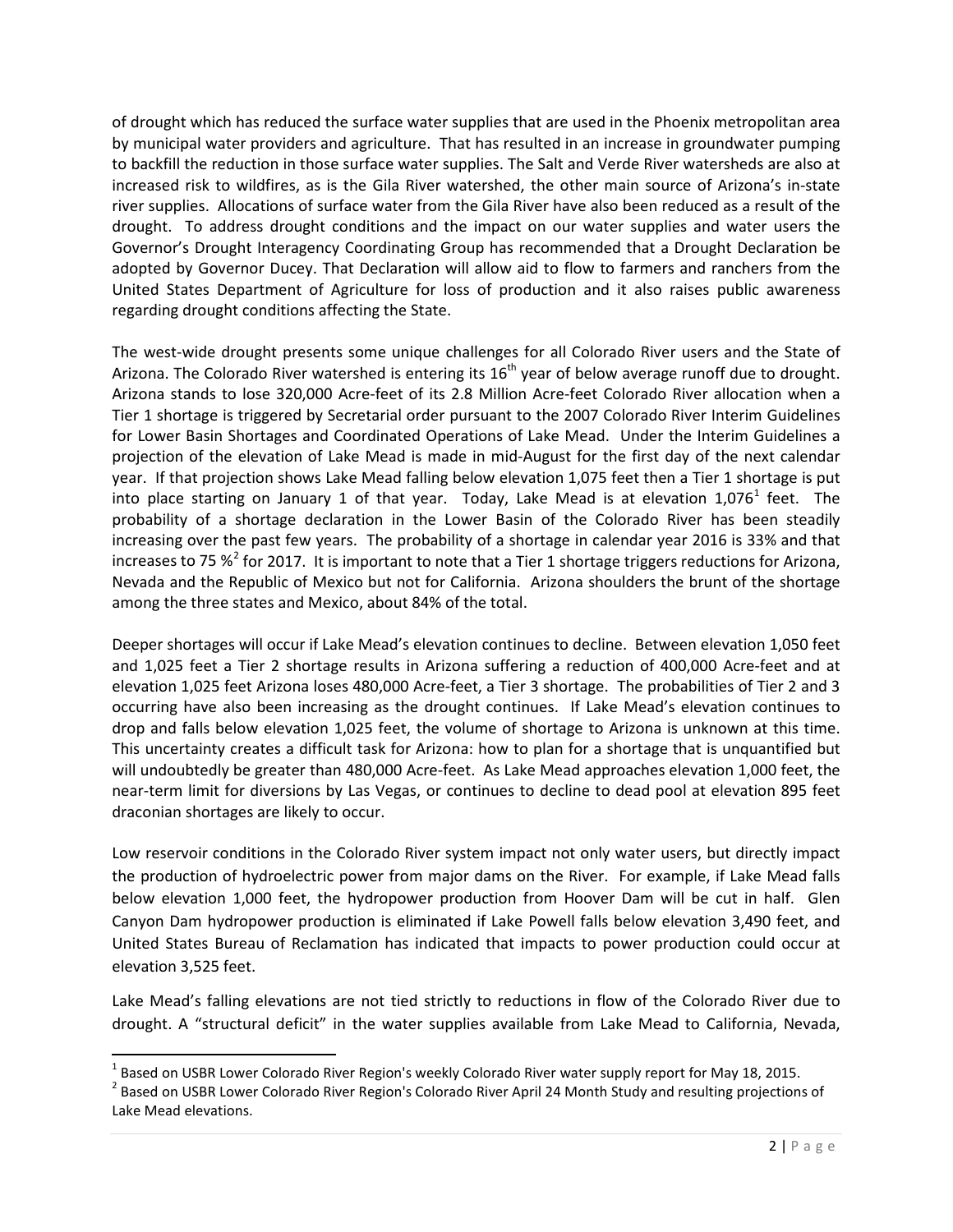Arizona and Mexico exists as an artifact of the "Law of the River", the complex set of laws, agreements, rules, regulations and operating criteria that govern the storage, use and delivery of Colorado River water. In short, in a normal year a set amount of water flows into Lake Mead but it is not enough water to cover releases for use, evaporation and delivery losses. That structural deficit results in an annual drop of about 12 feet in the elevation of Lake Mead. In wet years high flow in the Colorado River allows more than the normal amount of water to flow into Lake Mead so the elevation of the lake can rise and recover. The drought has limited high flows in the Colorado River so that Lake Mead is not receiving more than its normal annual inflow and water elevations do not have a chance to rebound.

The drought also causes other impacts indirectly related to reduced precipitation. The health of the watersheds of the Colorado, Salt, Verde and Gila Rivers is an increasingly important issue in the region. A number of national forests in Arizona were created primarily for watershed protection and are indicative of the fact that forest health and water supply are closely connected. The drought has exacerbated issues associated with poor forest management including fuels and timber management so that the risk to our forests from catastrophic wildfires is increasing.

### **IV. How Arizona Has Prepared For Drought**

The water development projects put in place over the last century to utilize Colorado River water and in state rivers have created a solid foundation for meeting water demand with renewable water supplies. Yet, Arizona also recognized that reliance upon those renewable supplies made us vulnerable to potential shortages during drought.

To address that vulnerability Arizona took a giant leap forward in 1980 with the passage of the Groundwater Management Act. The Act was a hard fought compromise between agriculture, industry, mining interest and municipalities. It established a policy direction for the protection of central and southern Arizona's abundant groundwater supplies that were being mined at the time at an unsustainable rate.

Mandatory water conservation requirements for municipal, industrial and agricultural water users in that part of the state, termed "Active Management Areas" were elements of the Act. Agricultural acreage was capped and no new agricultural land was allowed to be put into production after 1980. New golf courses were limited in size and the amount of water they could use. New housing was required to show that it has a 100-year renewable water supply before it can be built. Community water systems, i.e., municipal providers, are required to have conservation and drought management plans in place. These aggressive water management actions reduced Arizona's water use over time while its population and economic output have increased. One result is that Arizona's dependence on groundwater has decreased from 53% in 1980 to 40% today. In addition, case studies included in the Colorado River Basin Study Phase 1 Moving Forward Report prepared by the United States Bureau of Reclamation show agricultural and municipal users in Arizona are some of the most efficient in the West. Arizona irrigation users in central Arizona and the Yuma area, average 80 - 85% on farm irrigation efficiency, while municipal water users in central Arizona have reduced per capita consumption by more than 20% since 2000.

The 1980 Groundwater Management Act incentivizes the conservation and conjunctive use of Arizona's surface water, Colorado River water, reclaimed water and groundwater and helps to protect water levels in aquifers in central and southern Arizona. To accomplish that goal, the Underground Storage and Recovery program was originally added to the Act in 1986 and later restructured in 1996. This suite of statutes allows for water to be stored underground and recovered at a later point in time. The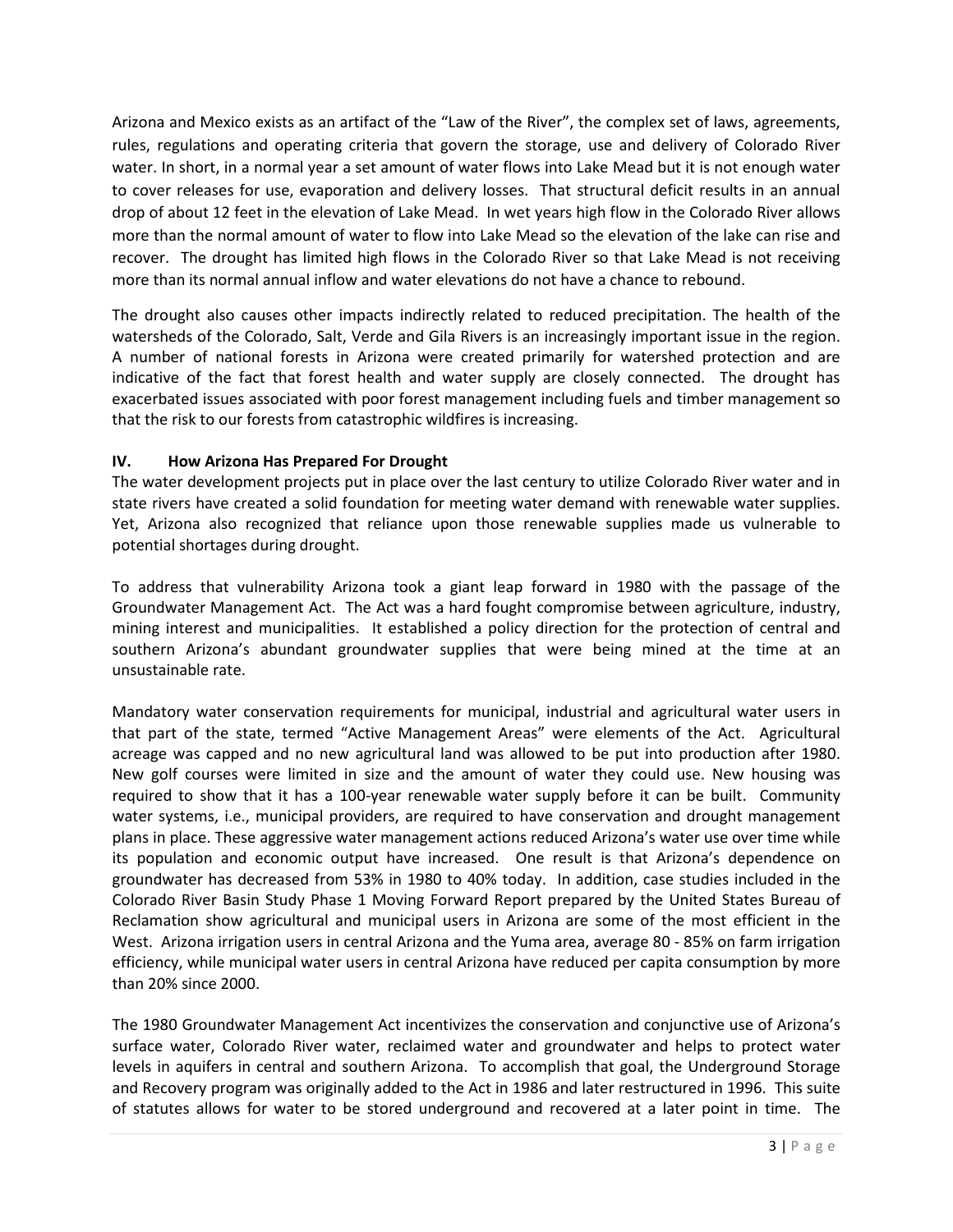program has resulted in the storage of 9 million Acre-feet of water in our aquifers for Arizona. The Arizona Water Banking Authority, the Arizona Department of Water Resources, and the Central Arizona Project have prepared a plan to recover the water stored underground to further protect Arizona water users from the impact of shortage. The Arizona Water Banking Authority (AWBA), a state agency, was created in 1996 to allow for underground water storage for the specific purposes of supplementing Colorado River water supplies when shortages reduce supplies for tribal, municipal and industrial water users. The Arizona Water Banking Authority has stored 3.4 million Acre-feet of the 9 million Acre-feet total stored in Arizona. The value of underground storage was recognized by other States in the Colorado River Basin through the creation of interstate water banking agreements. Arizona stored 80,000 Acre-feet for California in a pilot program in the 1990's. That water has been recovered and delivered to California. Arizona stored another 600,000 Acre-feet for Nevada in the 2000's but that water has yet to be recovered and delivered to Nevada.

Arizona's history also includes a strong commitment to recycling and reuse of reclaimed water. One example of a major reuse program is the Palo Verde Nuclear Generating Station in the Phoenix metropolitan area. The Nuclear Generating Station contracts for 60,000 Acre-feet per year of treated municipal wastewater from the  $91<sup>st</sup>$  Ave Wastewater Treatment Plant which serves five cities in the region. The 2010 agreement is for a 40 year term and replaces an earlier agreement from 1973.

To better monitor and adapt to drought conditions the State created the "*Arizona Drought Preparedness Plan, Operational Drought Plan*," in 2004. The plan provides information on drought contingency actions, ways to reduce water use during droughts and is designed to achieve more aggressive water savings as drought persists or worsens. It created a State Drought Monitoring Technical Committee that meets monthly to determine the drought status in Arizona. Local Drought Impact Groups feed information into that Committee. The Drought Interagency Coordinating Group reports annually to the Governor and makes recommendations for a drought declaration to be adopted. The Arizona Department of Water Resources publishes the "*Arizona Drought Preparedness Annual Report,"* that summarizes drought conditions and drought preparedness activities for the water year.

A holistic approach to water management was necessary to create the level of resiliency Arizona enjoys today. The programs authorized under the 1980 Groundwater Management Act and its progeny have left Arizona in a strong position to deal with the on-going drought at this moment in time. However, Arizona must continue to be proactive to insure that its resiliency will continue into the future. That will be a challenge for the State of Arizona.

# **V. The Role of the Federal Government**

The Secretary of the Interior is the water master in the Lower Basin of the Colorado River and operates the entire Colorado River system pursuant to the "Law of the River" including the decree in *Arizona v. California.* The Secretary, through the Bureau of Reclamation, has taken preliminary steps to begin to address the Colorado River drought by participating in conservation efforts such as those included in the WaterSmart programs, Pilot System Conservation Agreement, and the Lower Basin Pilot Drought Response Actions Memorandum of Understanding. It is imperative that any actions of the Secretary of the Interior or the United States to aid drought stricken California be consistent with the Law of the River and not reduce the flexibility or impinge on Arizona's efforts to deal with the drought. Arizona already takes the lion's share of shortages and it is clear there is an increasing risk of deeper shortages on the River. Secretarial actions that might further impact Arizona are not warranted and would not be equitable.